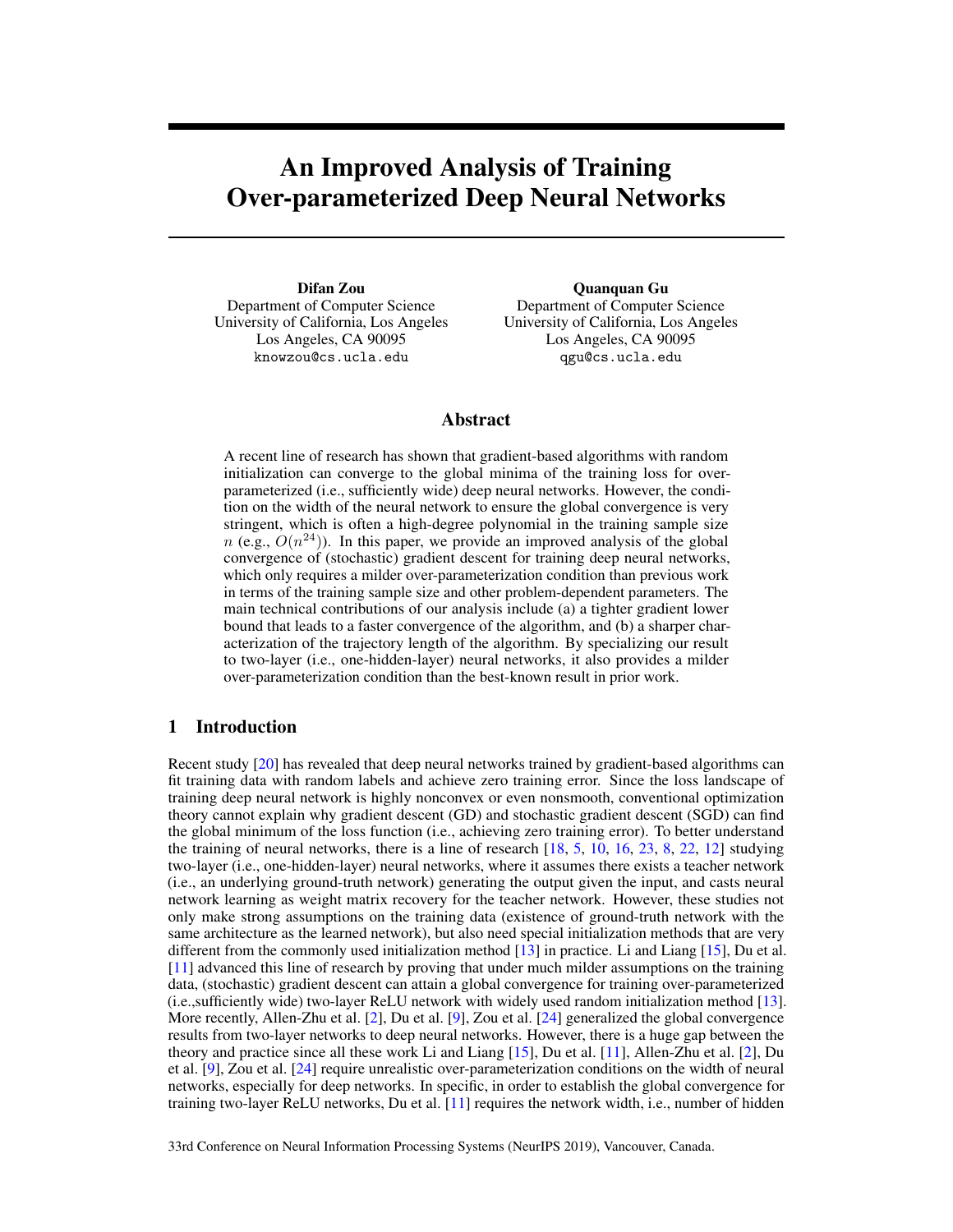nodes, to be at least  $\Omega(n^6/\lambda_0^4)$ , where *n* is the training sample size and  $\lambda_0$  is the smallest eigenvalue of the so-called Gram matrix defined in Du et al. [11], which is essentially the neural tangent kernel [14, 7] on the training data. Under the same assumption on the training data, Wu et al. [19] improved the iteration complexity of GD in Du et al. [11] from  $O(n^2 \log(1/\epsilon)/\lambda_0^2)$  to  $O(n \log(1/\epsilon)/\lambda_0)$  and Oymak and Soltanolkotabi [17] improved the over-parameterization condition to  $\Omega(n||\mathbf{X}||_2^6/\lambda_0^4)$ , where  $\epsilon$  is the target error and  $\mathbf{X} \in \mathbb{R}^{n \times d}$  is the input data matrix. For deep ReLU networks, the best known result was established in Allen-Zhu et al. [2], which requires the network width to be at least  $\Omega(kn^{24}L^{12}\phi^{-8})$ <sup>1</sup> to ensure the global convergence of GD and SGD, where L is the number of hidden layers,  $\phi$  is the minimum data separation distance and k is the output dimension.

This paper continues the line of research, and improves the over-parameterization condition and the global convergence rate of (stochastic) gradient descent for training deep neural networks. In specific, under the same setting as in Allen-Zhu et al. [2], we prove faster global convergence rates for both GD and SGD under a significantly milder condition on the neural network width. Furthermore, when specializing our result to two-layer ReLU networks, it also outperforms the best-known result proved in Oymak and Soltanolkotabi [17]. The improvement in our result is due to the following two innovative proof techniques: (a) a tighter gradient lower bound, which leads to a faster rate of convergence for GD/SGD; and (b) a sharper characterization of the trajectory length for GD/SGD until convergence.

We highlight our main contributions as follows:

- We show that, with Gaussian random initialization [13] on each layer, when the number of hidden nodes per layer is  $\Omega(kn^8L^{12}\phi^{-4})$ , GD can achieve  $\epsilon$  training loss within  $\widetilde{O}(n^2L^2\log(1/\epsilon)\phi^{-1})$ iterations, where L is the number of hidden layers,  $\phi$  is the minimum data separation distance, n is the number of training examples, and  $k$  is the output dimension. Compared with the state-of-the-art result [2], our over-parameterization condition is milder by a factor of  $\tilde{\Omega}(n^{16}\phi^{-4})$ , and our iteration complexity is better by a factor of  $\tilde{O}(n^4\phi^{-1})$ .
- We also prove a similar convergence result for SGD. We show that with Gaussian random initialization [13] on each layer, when the number of hidden nodes per layer is  $\Omega(kn^{17}L^{12}B^{-4}\phi^{-8})$ , SGD can achieve  $\epsilon$  expected training loss within  $\tilde{O}(n^5 \log(1/\epsilon)B^{-1}\phi^{-2})$  iterations, where B is the minibatch size of SGD. Compared with the corresponding results in Allen-Zhu et al. [2], our results are strictly better by a factor of  $\tilde{\Omega}(n^7B^5)$  and  $\tilde{O}(n^2)$  respectively regarding over-parameterization condition and iteration complexity.
- When specializing our results of training deep ReLU networks with GD to two-layer ReLU networks, it also outperforms the corresponding results [11, 19, 17]. In addition, for training two-layer ReLU networks with SGD, we are able to show much better result than training deep ReLU networks with SGD.

For the ease of comparison, we summarize the best-known results [11, 2, 9, 19, 17] of training overparameterized neural networks with GD and compare with them in terms of over-parameterization condition and iteration complexity in Table 1. We will show in Section 3 that, under the assumption that all training data points have unit  $\ell_2$  norm, which is the common assumption made in all these work [11, 2, 9, 19, 17],  $\lambda_0 > 0$  is equivalent to the fact that all training data are separated by some distance  $\phi$ , and we have  $\lambda_0 = O(n^{-2}\phi)$  [17]. Substituting  $\lambda_0 = \Omega(n^{-2}\phi)$  into Table 1, it is evident that our result outperforms all the other results under the same assumptions.

Notation For scalars, vectors and matrices, we use lower case, lower case bold face, and upper case bold face letters to denote them respectively. For a positive integer, we denote by  $[k]$  the set  $\{1, \ldots, k\}$ . For a vector  $\mathbf{x} = (x_1, \dots, x_d)^\top$  and a positive integer p, we denote by  $\|\mathbf{x}\|_p = \left(\sum_{i=1}^d |x_i|^p\right)^{1/p}$ the  $\ell_p$  norm of x. In addition, we denote by  $\|\mathbf{x}\|_{\infty} = \max_{i=1,\dots,d} |x_i|$  the  $\ell_{\infty}$  norm of x, and  $\|\mathbf{x}\|_{0}^{P} = |\{x_i : x_i \neq 0, i = 1, \ldots, d\}|$  the  $\ell_0$  norm of x. For a matrix  $\mathbf{A} \in \mathbb{R}^{m \times n}$ , we denote by  $\|\mathbf{A}\|_F$  the Frobenius norm of A,  $\|\mathbf{A}\|_2$  the spectral norm (maximum singular value),  $\lambda_{\min}(\mathbf{A})$ the smallest singular value,  $||A||_0$  the number of nonzero entries, and  $||A||_{2,\infty}$  the maximum  $\ell_2$ norm over all row vectors, i.e.,  $\|\mathbf{A}\|_{2,\infty} = \max_{i=1,\dots,m} \|\mathbf{A}_{i*}\|_2$ . For a collection of matrices  $\mathbf{W} = \{\mathbf{W}_1, \dots, \mathbf{W}_L\}$ , we denote  $\|\mathbf{W}\|_F = \sqrt{\sum_{l=1}^L \|\mathbf{W}_l\|_F^2}$ ,  $\|\mathbf{W}\|_2 = \max_{l \in [L]} \|\mathbf{W}_l\|_2$  and

<sup>&</sup>lt;sup>1</sup>Here  $\tilde{\Omega}(\cdot)$  hides constants and the logarithmic dependencies on problem dependent parameters except  $\epsilon$ .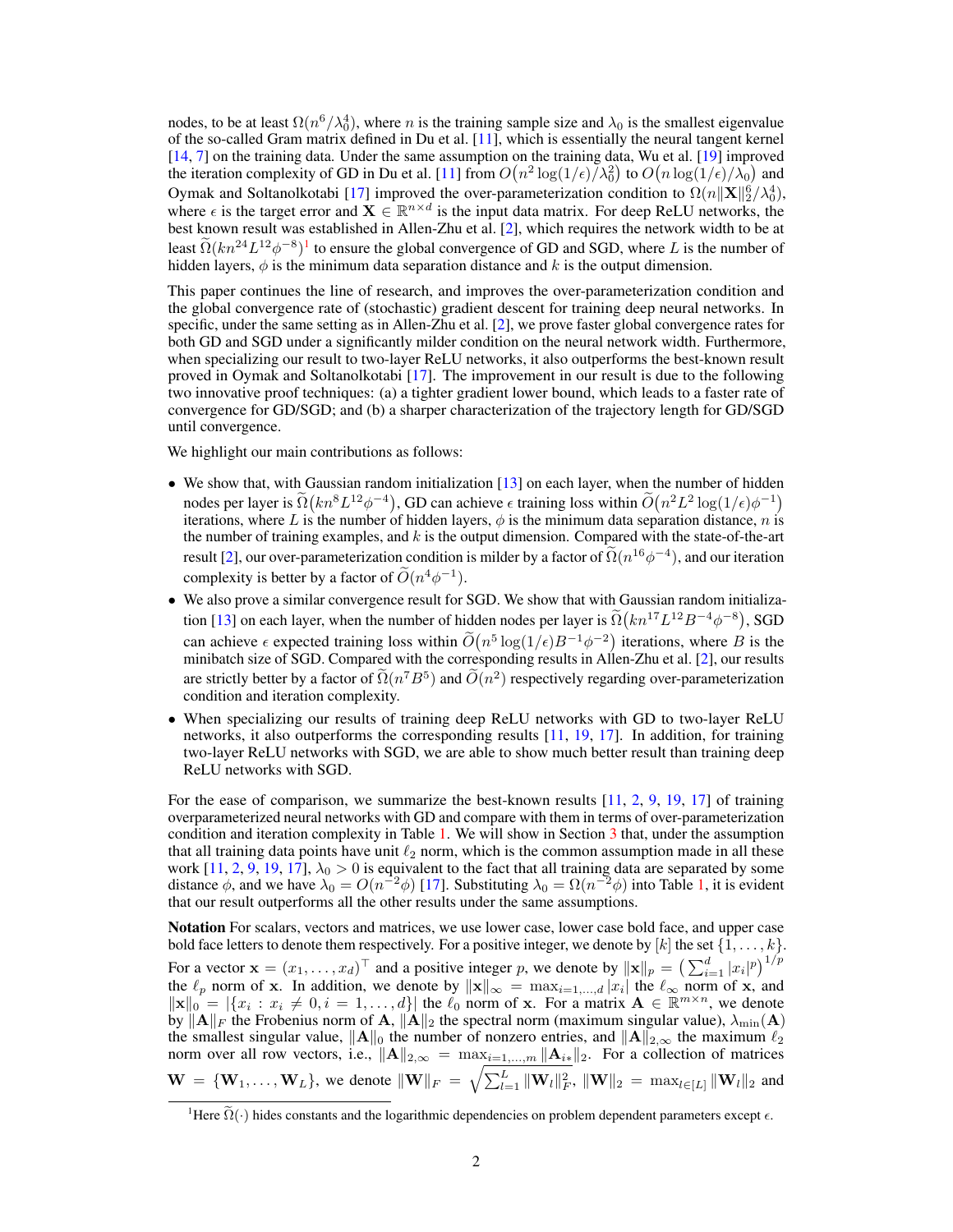Table 1: Over-parameterization conditions and iteration complexities of GD for training overparamterized neural networks.  $K^{(L)}$  is the Gram matrix for L-hidden-layer neural network [9]. Note that the dimension of the output is  $k = 1$  in Du et al. [11, 9], Wu et al. [19], Oymak and Soltanolkotabi [17].

|                               |                                                                   | Over-para. condition Iteration complexity                                   |     | Deep? ReLU? |
|-------------------------------|-------------------------------------------------------------------|-----------------------------------------------------------------------------|-----|-------------|
| Du et al. $[11]$              | Тı<br>$\overline{\lambda_0^4}$                                    | log(<br>$\epsilon$ )                                                        | no  | yes         |
| Wu et al. [19]                | Ω<br>$\overline{\lambda_0^4}$                                     | $n \log(1)$<br>$\epsilon$                                                   | no  | yes         |
| Oymak and Soltanolkotabi [17] |                                                                   | $\ \mathbf{X}\ _{2}^{2}\log(1/\epsilon)$                                    | no  | yes         |
| Du et al. $[9]$               | $2^{O(L)}\cdot n^4$<br>75<br>$\lambda_{\min}^4(\mathbf{K}^{(L)})$ | $2^{O(L)}\cdot n^2 \log(1/\epsilon)$<br>$\lambda_{\rm min}^2({\bf K}^{(L)}$ | yes | no          |
| Allen-Zhu et al. $[2]$        | $kn^{24}L^{12}$<br>$\widetilde{\Omega}$<br>$\phi^8$               | $n^6L^2\log(1/\epsilon)$                                                    | yes | yes         |
| This paper                    | $\frac{k n^8 L^{12}}{2}$ .<br>$\phi^4$                            | $n^2L^2\log(1/\epsilon)$                                                    | yes | yes         |

 $\|\mathbf{W}\|_{2,\infty} = \max_{l \in [L]} \|\mathbf{W}_l\|_{2,\infty}$ . Given two collections of matrices  $\widetilde{\mathbf{W}} = {\{\mathbf{\widetilde{W}}_1,\ldots,\mathbf{\widetilde{W}}_L\}}$  and  $\widehat{W} = \{\widehat{W}_1, \ldots, \widehat{W}_L\}$ , we define their inner product as  $\langle \widetilde{W}, \widehat{W} \rangle = \sum_{l=1}^L \langle \widetilde{W}_l, \widehat{W}_l \rangle$ . For two sequences  $\{a_n\}$  and  $\{b_n\}$ , we use  $a_n = O(b_n)$  to denote that  $a_n \le C_1 b_n$  for some absolute c  $C_1 > 0$ , and use  $a_n = \Omega(b_n)$  to denote that  $a_n \geq C_2 b_n$  for some absolute constant  $C_2 > 0$ . In addition, we use  $\tilde{O}(\cdot)$  and  $\tilde{\Omega}(\cdot)$  to hide logarithmic factors.

### 2 Problem setup and algorithms

In this section, we introduce the problem setup and the training algorithms.

Following Allen-Zhu et al. [2], we consider the training of an L-hidden layer fully connected neural network, which takes  $\mathbf{x} \in \mathbb{R}^d$  as input, and outputs  $\mathbf{y} \in \mathbb{R}^k$ . In specific, the neural network is a vector-valued function  $f_{\mathbf{W}} : \mathbb{R}^d \to \mathbb{R}^k$ , which is defined as

$$
\mathbf{f}_{\mathbf{W}}(\mathbf{x}) = \mathbf{V}\sigma(\mathbf{W}_L\sigma(\mathbf{W}_{L-1}\cdots\sigma(\mathbf{W}_1\mathbf{x})\cdots)),
$$

where  $W_1 \in \mathbb{R}^{m \times d}$ ,  $W_2, \ldots, W_L \in \mathbb{R}^{m \times m}$  denote the weight matrices for the hidden layers, and  $\mathbf{V} \in \mathbb{R}^{k \times m}$  denotes the weight matrix in the output layer,  $\sigma(x) = \max\{0, x\}$  is the entry-wise ReLU activation function. In addition, we denote by  $\sigma'(x) = \mathbb{1}(x)$  the derivative of ReLU activation function and  $w_{l,j}$  the weight vector of the j-th node in the l-th layer.

Given a training set  $\{(\mathbf{x}_i, \mathbf{y}_i)\}_{i=1,\dots,n}$  where  $\mathbf{x}_i \in \mathbb{R}^d$  and  $\mathbf{y}_i \in \mathbb{R}^k$ , the empirical loss function for training the neural network is defined as

$$
L(\mathbf{W}) := \frac{1}{n} \sum_{i=1}^{n} \ell(\widehat{\mathbf{y}}_i, \mathbf{y}_i),
$$
\n(2.1)

where  $\ell(\cdot, \cdot)$  is the loss function, and  $\hat{y}_i = f_W(x_i)$ . In this paper, for the ease of exposition, we follow Allen-Zhu et al. [2], Du et al. [11, 9], Oymak and Soltanolkotabi [17] and consider square loss as follows

$$
\ell(\widehat{\mathbf{y}}_i, \mathbf{y}_i) = \frac{1}{2} ||\mathbf{y}_i - \widehat{\mathbf{y}}_i||_2^2,
$$

where  $\hat{\mathbf{y}}_i = \mathbf{f}_{\mathbf{W}}(\mathbf{x}_i) \in \mathbb{R}^k$  denotes the output of the neural network given input  $\mathbf{x}_i$ . It is worth noting that our result can be easily extended to other loss functions such as cross entrow loss [ that our result can be easily extended to other loss functions such as cross entropy loss [24] as well.

We will study both gradient descent and stochastic gradient descent as training algorithms, which are displayed in Algorithm 1. For gradient descent, we update the weight matrix  $\mathbf{W}_{l}^{(t)}$  using full partial gradient  $\nabla_{\mathbf{W}_l} L(\mathbf{W}^{(t)})$ . For stochastic gradient descent, we update the weight matrix  $\mathbf{W}_l^{(t)}$  using stochastic partial gradient  $1/B\sum_{s\in\mathcal{B}^{(t)}}\nabla_{\mathbf{W}_l}\ell\big(\mathbf{f}_{\mathbf{W}^{(t)}}(\mathbf{x}_s),\mathbf{y}_s\big),$  where  $\mathcal{B}^{(t)}$  with  $|\mathcal{B}^{(t)}|=B$  denotes the minibatch of training examples at the t-th iteration. Both algorithms are initialized in the same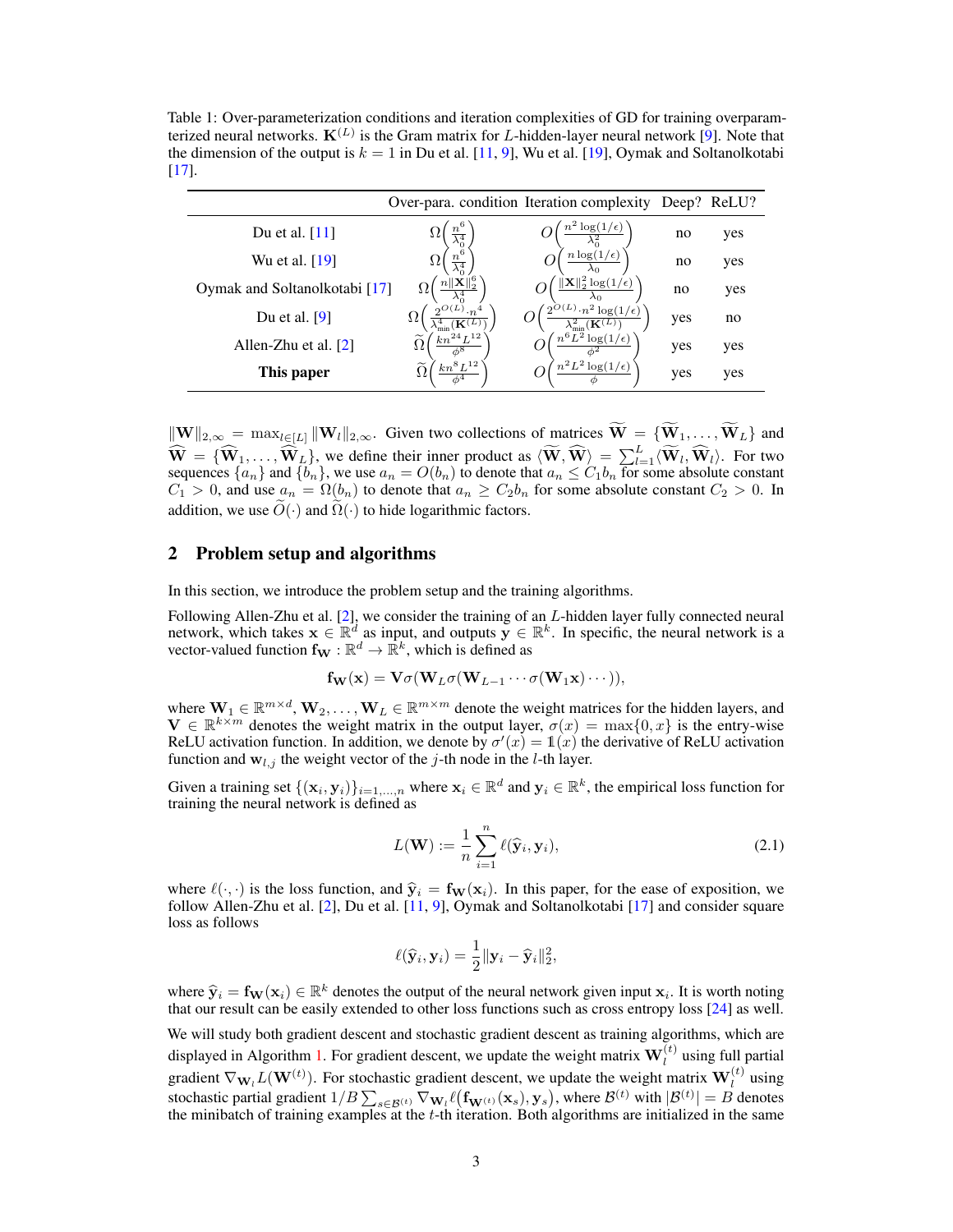Algorithm 1 (Stochastic) Gradient descent with Gaussian random initialization

1: **input:** Training data  $\{x_i, y_i\}_{i \in [n]}$ , step size  $\eta$ , total number of iterations T, minibatch size B.

2: **initialization:** For all  $l \in [L]$ , each row of weight matrix  $\mathbf{W}_{l}^{(0)}$  is independently generated from  $N(0, 2/mI)$ , each row of V is independently generated from  $N(0, I/k)$ 

 $\_$  Gradient Descent  $\_$ 3: for  $t = 0, \ldots, T$  do 4:  $\mathbf{W}_{l}^{(t+1)} = \mathbf{W}_{l}^{(t)} - \eta \nabla_{\mathbf{W}_{l}} L(\mathbf{W}^{(t)})$  for all  $l \in [L]$ 5: end for 6: output:  $\{ {\bf W}^{(T)}_l \}_{l \in [L]}$ Stochastic Gradient Descent 7: for  $t = 0, \ldots, T$  do 8: Uniformly sample a minibatch of training data  $\mathcal{B}^{(t)} \in [n]$  $\mathbf{W}_l^{(t+1)} = \mathbf{W}_l^{(t)} - \frac{\eta}{B}\sum_{s \in \mathcal{B}^{(t)}} \nabla_{\mathbf{W}_l} \ell\big(\mathbf{f}_{\mathbf{W}^{(t)}}(\mathbf{x}_s), \mathbf{y}_s\big) \text{ for all } l \in [L]$ 10: end for 11: **output:**  $\{W_l^{(T)}\}_{l \in [L]}$ 

way as Allen-Zhu et al. [2], which is essentially the initialization method [13] widely used in practice. In the remaining of this paper, we denote by

$$
\nabla L(\mathbf{W}^{(t)}) = \{\nabla_{\mathbf{W}_l} L(\mathbf{W}^{(t)})\}_{l \in [L]} \quad \text{and} \quad \nabla \ell(\mathbf{f}_{\mathbf{W}^{(t)}}(\mathbf{x}_i), \mathbf{y}_i) = \{\nabla_{\mathbf{W}_l} \ell(\mathbf{f}_{\mathbf{W}^{(t)}}(\mathbf{x}_i), \mathbf{y}_i)\}_{l \in [L]}
$$

the collections of all partial gradients of  $L({\bf W}^{(t)})$  and  $\ell({\bf f}_{{\bf W}^{(t)}}({\bf x}_i),{\bf y}_i)$ .

# 3 Main theory

In this section, we present our main theoretical results. We make the following assumptions on the training data.

**Assumption 3.1.** For any  $x_i$ , it holds that  $\|\mathbf{x}_i\|_2 = 1$  and  $(\mathbf{x}_i)_d = \mu$ , where  $\mu$  is an positive constant.

The same assumption has been made in all previous work along this line [9, 2, 24, 17]. Note that requiring the norm of all training examples to be 1 is not essential, and this assumption can be relaxed to be  $\|\mathbf{x}_i\|_2$  is lower and upper bounded by some constants.

**Assumption 3.2.** For any two different training data points  $x_i$  and  $x_j$ , there exists a positive constant  $\phi > 0$  such that  $\|\mathbf{x}_i - \mathbf{x}_j\|_2 \geq \phi$ .

This assumption has also been made in Allen-Zhu et al. [3, 2], which is essential to guarantee zero training error for deep neural networks. It is a quite mild assumption for the regression problem as studied in this paper. Note that Du et al. [9] made a different assumption on training data, which requires the Gram matrix  $K^{(L)}$  (See their paper for details) defined on the L-hidden-layer networks is positive definite. However, their assumption is not easy to verify for neural networks with more than two layers.

Based on Assumptions 3.1 and 3.2, we are able to establish the global convergence rates of GD and SGD for training deep ReLU networks. We start with the result of GD for L-hidden-layer networks.

#### 3.1 Training L-hidden-layer ReLU networks with GD

The global convergence of GD for training deep neural networks is stated in the following theorem. Theorem 3.3. Under Assumptions 3.1 and 3.2, and suppose the number of hidden nodes per layer satisfies

$$
m = \Omega\left(kn^8 L^{12} \log^3(m)/\phi^4\right).
$$
 (3.1)

Then if set the step size  $\eta = O(k/(L^2m))$ , with probability at least  $1 - O(n^{-1})$ , gradient descent is able to find a point that achieves  $\epsilon$  training loss within

$$
T = O(n^2 L^2 \log(1/\epsilon)/\phi)
$$

iterations.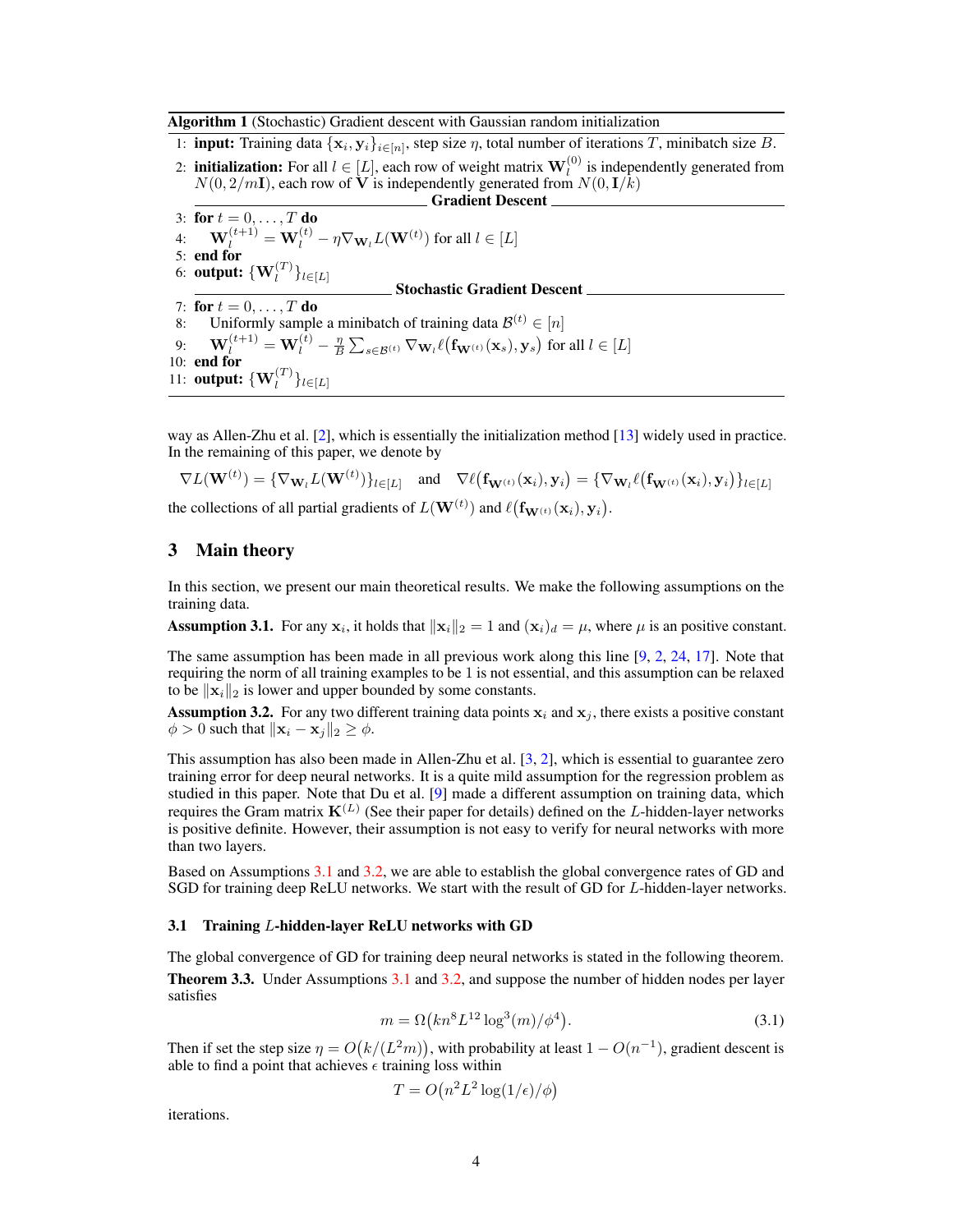Remark 3.4. The state-of-the-art results for training deep ReLU network are provided by Allen-Zhu et al. [2], where the authors showed that GD can achieve  $\epsilon$ -training loss within  $O(n^6L^2 \log(1/\epsilon)/\phi^2)$ iterations if the neural network width satisfies  $m = \tilde{\Omega}(kn^{24}L^{12}/\phi^8)$ . As a clear comparison, our result on the iteration complexity is better than theirs by a factor of  $O(n^4/\phi)$ , and our overparameterization condition is milder than theirs by a factor of  $\tilde{\Omega}(n^{16}/\phi^4)$ . Du et al. [9] also proved<br>the alghel equivagence of GD for training deep namel actually with smaple estimating functions. As the global convergence of GD for training deep neural network with smooth activation functions. As shown in Table 1, the over-parameterization condition and iteration complexity in Du et al. [9] have an exponential dependency on  $L$ , which is much worse than the polynomial dependency on  $L$  as in Allen-Zhu et al. [2] and our result.

We now specialize our results in Theorem 3.3 to two-layer networks by removing the dependency on the number of hidden layers, i.e., L. We state this result in the following corollary.

Corollary 3.5. Under the same assumptions made in Theorem 3.3. For training two-layer ReLU networks, if set the number of hidden nodes  $m = \Omega(kn^8 \log^3(m)/\phi^4)$  and step size  $\eta = O(k/m)$ , then with probability at least  $1 - O(n^{-1})$ , GD is able to find a point that achieves  $\epsilon$ -training loss within  $T = O(n^2 \log(1/\epsilon)/\phi)$  iterations.

For training two-layer ReLU networks, Du et al. [11] made a different assumption on the training data to establish the global convergence of GD. Specifically, Du et al. [11] defined a Gram matrix, which is also known as neural tangent kernel [14], based on the training data  $\{x_i\}_{i=1,\dots,n}$  and assumed that the smallest eigenvalue of such Gram matrix is strictly positive. In fact, for two-layer neural networks, their assumption is equivalent to Assumption 3.2, as shown in the following proposition.

**Proposition 3.6.** Under Assumption 3.1, define the Gram matrix  $\mathbf{H} \in \mathbb{R}^{n \times n}$  as follows

$$
\mathbf{H}_{ij} = \mathbb{E}_{\mathbf{w} \sim \mathcal{N}(0,\mathbf{I})}[\mathbf{x}_i^\top \mathbf{x}_j \sigma'(\mathbf{w}^\top \mathbf{x}_i) \sigma'(\mathbf{w}^\top \mathbf{x}_j)],
$$

then the assumption  $\lambda_0 = \lambda_{\min}(\mathbf{H}) > 0$  is equivalent to Assumption 3.2. In addition, there exists a sufficiently small constant C such that  $\lambda_0 \geq C \phi n^{-2}$ .

Remark 3.7. According to Proposition 3.6, we can make a direct comparison between our convergence results for two-layer ReLU networks in Corollary 3.5 with those in Du et al. [11], Oymak and Soltanolkotabi [17]. In specific, as shown in Table 1, the iteration complexity and overparameterization condition proved in Du et al. [11] can be translated to  $O(n^6 \log(1/\epsilon)/\phi^2)$  and  $\Omega(n^{14}/\phi^4)$  respectively under Assumption 3.2. Oymak and Soltanolkotabi [17] improved the result in Du et al. [11] and the improved iteration complexity and over-parameterization condition can be translated to  $O(n^2 \|\bar{\mathbf{X}}\|_2^2 \log(1/\epsilon)/\phi)^{-2}$  and  $\Omega(n^9 \|\mathbf{X}\|_2^6/\phi^4)$  respectively, where  $\mathbf{X} = [\mathbf{x}_1,\ldots,\mathbf{x}_n]^\top \in \mathbb{R}^{d \times n}$  is the input data matrix. Our iteration complexity for two-layer ReLU networks is better than that in Oymak and Soltanolkotabi [17] by a factor of  $O(\|\mathbf{X}\|_2^2)^3$ , and the over-parameterization condition is also strictly milder than the that in Oymak and Soltanolkotabi [17] by a factor of  $O(n||\mathbf{X}||_2^6)$ .

#### 3.2 Extension to training L-hidden-layer ReLU networks with SGD

Then we extend the convergence results of GD to SGD in the following theorem.

Theorem 3.8. Under Assumptions 3.1 and 3.2, and suppose the number of hidden nodes per layer satisfies

$$
m = \Omega\left(kn^{17}L^{12}\log^3(m)/(B^4\phi^8)\right).
$$
 (3.2)

Then if set the step size as  $\eta = O(kB\phi/(n^3m\log(m)))$ , with probability at least  $1 - O(n^{-1})$ , SGD is able to achieve  $\epsilon$  expected training loss within

$$
T = O\left(n^5 L^2 \log(m) \log^2\left(1/\epsilon\right) / \left(B\phi^2\right)\right)
$$

iterations.

<sup>&</sup>lt;sup>2</sup>It is worth noting that  $||\mathbf{X}||_2^2 = O(1)$  if  $d \lesssim n$ ,  $||\mathbf{X}||_2^2 = O(n/d)$  if **X** is randomly generated, and  $\|\mathbf{X}\|_2^2 = O(n)$  in the worst case.

<sup>&</sup>lt;sup>3</sup>Here we set  $k = 1$  in order to match the problem setting in Du et al. [11], Oymak and Soltanolkotabi [17].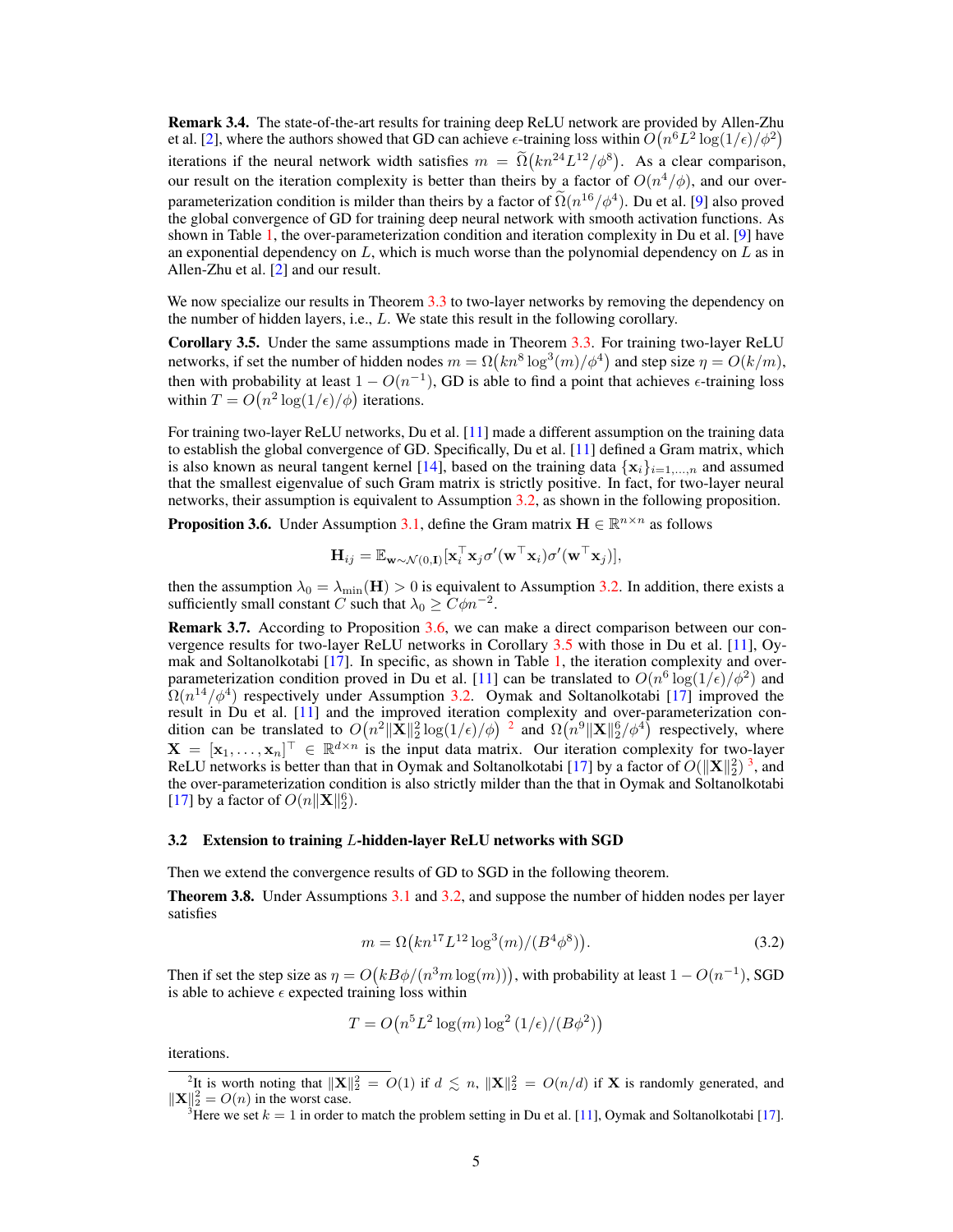Remark 3.9. We first compare our result with the state-of-the-art proved in Allen-Zhu et al. [2], where they showed that SGD can find a point with  $\epsilon$ -training loss within  $\tilde{O}(n^7L^2 \log(1/\epsilon)/(B\phi^2))$ iterations if  $m = \tilde{\Omega}(n^{24}L^{12}Bk/\phi^8)$ . In stark contrast, our result on the over-parameterization condition is strictly better than it by a factor of  $\tilde{\Omega}(n^7B^5)$ , and our result on the iteration complexity is also faster by a factor of  $O(n^2)$ .

Moreover, we also characterize the convergence rate and over-parameterization condition of SGD for training two-layer networks. Unlike the gradient descent, which has the same convergence rate and over-parameterization condition for training both deep and two-layer networks in terms of training data size  $n$ , we find that the over-parameterization condition of SGD can be further improved for training two-layer neural networks. We state this improved result in the following theorem.

Theorem 3.10. Under the same assumptions made in Theorem 3.8. For two-layer ReLU networks, if set the number of hidden nodes and step size as

 $m = \Omega(k^{5/2}n^{11}\log^3(m)/(\phi^5B)), \quad \eta = O(kB\phi/(n^3m\log(m))),$ 

then with probability at least  $1 - O(n^{-1})$ , stochastic gradient descent is able to achieve  $\epsilon$  training loss within  $T = O(n^5 \log(m) \log(1/\epsilon)/(B\phi^2))$  iterations.

Remark 3.11. From Theorem 3.8, we can also obtain the convergence results of SGD for two-layer ReLU networks by choosing  $L = 1$ . However, the resulting over-parameterization condition is  $m = \Omega(kn^{17} \log^3(m) B^{-4} \phi^{-8})$ , which is much worse than that in Theorem 3.10. This is because for two-layer networks, the training loss enjoys nicer local properties around the initialization, which can be leveraged to improve the convergence of SGD. Due to space limit, we defer more details to Appendix A.

## 4 Proof sketch of the main theory

In this section, we provide the proof sketch for Theorems 3.3, and highlight our technical contributions and innovative proof techniques.

#### 4.1 Overview of the technical contributions

The improvements in our result are mainly attributed to the following two aspects: (1) a tighter gradient lower bound leading to faster convergence; and (2) a sharper characterization of the trajectory length of the algorithm.

We first define the following perturbation region based on the initialization,

$$
\mathcal{B}(\mathbf{W}^{(0)},\tau)=\{\mathbf{W}:\|\mathbf{W}_l-\mathbf{W}_l^{(0)}\|_2\leq \tau \text{ for all } l\in[L]\},\
$$

where  $\tau > 0$  is the preset perturbation radius for each weight matrix  $\mathbf{W}_l$ .

**Tighter gradient lower bound.** By the definition of  $\nabla L(\mathbf{W})$ , we have  $\|\nabla L(\mathbf{W})\|_F^2$  =  $\sum_{l=1}^{L} \|\nabla_{\mathbf{W}_l}L(\mathbf{W})\|_F^2 \geq \|\nabla_{\mathbf{W}_L}L(\mathbf{W})\|_F^2$ . Therefore, we can focus on the partial gradient of  $L(\mathbf{W})$  with respect to the weight matrix at the last hidden layer. Note that we further have  $\|\nabla_{\mathbf{W}_L}L(\mathbf{W})\|_F^2 = \sum_{j=1}^m \|\nabla_{\mathbf{W}_L,j}L(\mathbf{W})\|_2^2$ , where

$$
\nabla_{\mathbf{w}_{L,j}}L(\mathbf{W}) = \frac{1}{n} \sum_{i=1}^n \langle \mathbf{f}_{\mathbf{W}}(\mathbf{x}_i) - \mathbf{y}_i, \mathbf{v}_j \rangle \sigma' \big( \langle \mathbf{w}_{L,j}, \mathbf{x}_{L-1,i} \rangle \big) \mathbf{x}_{L-1,i},
$$

and  $x_{L-1,i}$  denotes the output of the  $(L-1)$ -th hidden layer with input  $x_i$ . In order to prove the gradient lower bound, for each  $x_{L-1,i}$ , we introduce a region namely "gradient region", denoted by  $W_j$ , which is almost orthogonal to  $x_{L-1,i}$ . Then we prove two major properties of these n regions  $\{W_1,\ldots,W_n\}$ : (1)  $W_i \cap W_j = \emptyset$  if  $i \neq j$ , and (2) if  $w_{L,j} \in W_i$  for any i, with probability at least  $1/2$ ,  $\|\nabla_{\mathbf{w}_{L,i}}L(\mathbf{W})\|_2$  is sufficiently large. We visualize these "gradient regions" in Figure 1(a). Since  $\{w_{L,j}\}_{j\in[m]}$  are randomly generated at the initialization, in order to get a larger bound of  $\|\nabla_{\mathbf{W}_L} L(\mathbf{W})\|_F^2$ , we hope the size of these "gradient regions" to be as large as possible. We take the union of the "gradient regions" for all training data, i.e.,  $\bigcup_{i=1}^n \mathcal{W}_i$ , which is shown in Figure 1(a). As a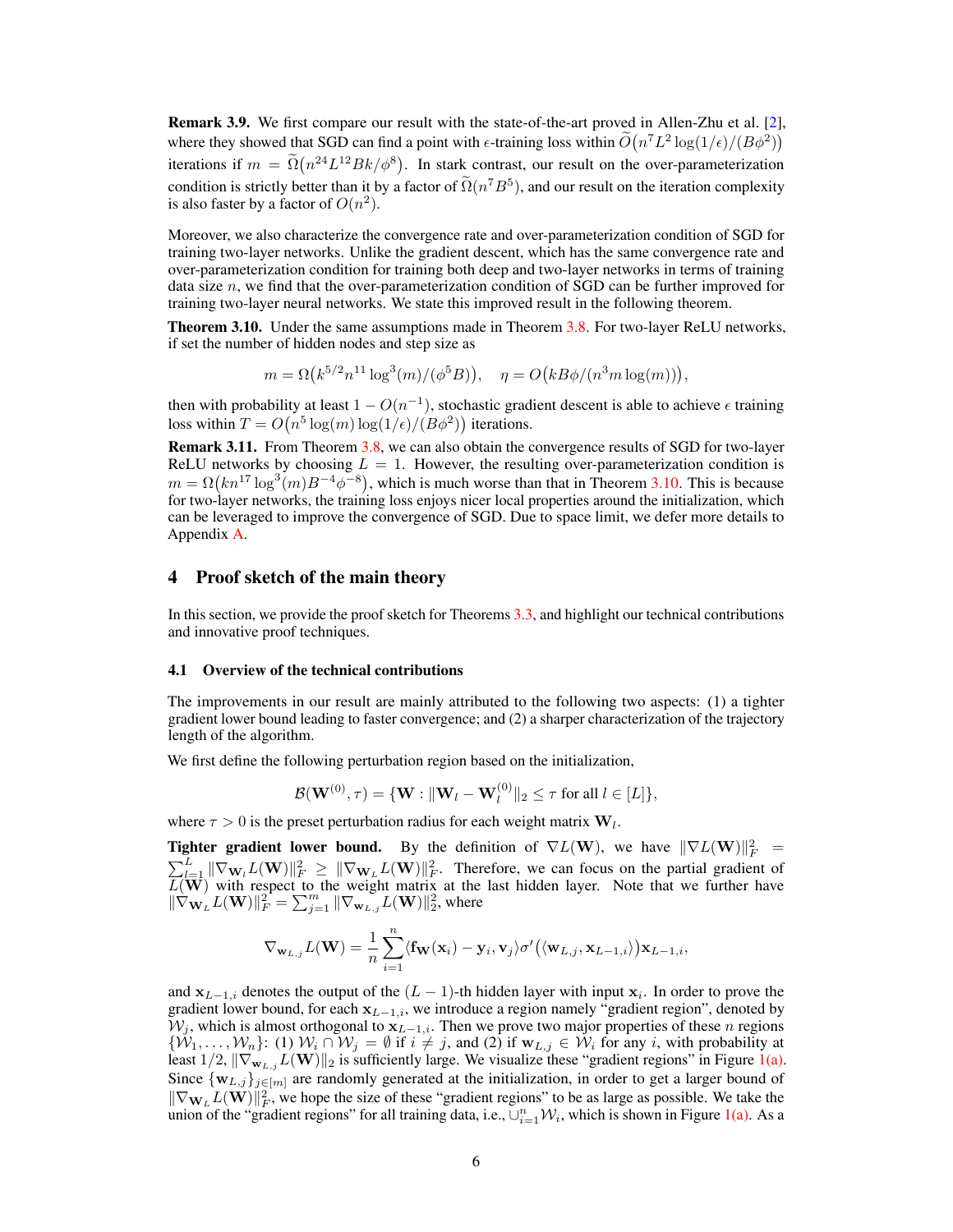

Figure 1: (a): "gradient region" for all training data (b): "gradient region" for one training example.

comparison, Allen-Zhu et al. [2], Zou et al. [24] only leveraged the "gradient region" for one training data point to establish the gradient lower bound, which is shown in Figure  $1(b)$ . Roughly speaking, the size of "gradient regions" utilized in our proof is n times larger than those used in Allen-Zhu et al. [2], Zou et al. [24], which consequently leads to an  $O(n)$  improvement on the gradient lower bound. The improved gradient lower bound is formally stated in the following lemma.

**Lemma 4.1** (Gradient lower bound). Let  $\tau = O(\phi^{3/2} n^{-3} L^{-6} \log^{-3/2}(m))$ , then for all W  $\in$  $\mathcal{B}(\mathbf{W}^{(0)},\tau)$ , with probability at least  $1-\exp\left(O(m\phi/(dn))\right)$ , it holds that

$$
\|\nabla L(\mathbf{W})\|_F^2 \geq O\big(m\phi L(\mathbf{W})/(kn^2)\big)
$$

.

Sharper characterization of the trajectory length. The improved analysis of the trajectory length is motivated by the following observation: at the  $t$ -th iteration, the decrease of the training loss after one-step gradient descent is proportional to the gradient norm, i.e.,  $L(\mathbf{W}^{(t)}) - L(\mathbf{W}^{(t+1)}) \propto$  $\|\nabla L(\mathbf{W}^{(t)})\|_F^2$ . In addition, the gradient norm  $\|\nabla L(\mathbf{W}^{(t)})\|_F$  determines the trajectory length in the  $t$ -th iteration. Putting them together, we can obtain

$$
\|\mathbf{W}_{l}^{(t+1)} - \mathbf{W}_{l}^{(t)}\|_{2} = \eta \|\nabla_{\mathbf{W}_{l}} L(\mathbf{W}^{(t)})\|_{2} \leq \sqrt{Ckn^{2}/(m\phi)} \cdot \left(\sqrt{L(\mathbf{W}^{(t)})} - \sqrt{L(\mathbf{W}^{(t+1)})}\right),\tag{4.1}
$$

where C is an absolute constant. (4.1) enables the use of telescope sum, which yields  $\|\mathbf{W}_{l}^{(t)} \textbf{W}_{l}^{(0)}\|_2\leq \sqrt{Ckn^2L(\textbf{W}^{(0)})/m\phi}.$  In stark contrast, Allen-Zhu et al. [2] bounds the trajectory length as

$$
\|\mathbf{W}_{l}^{(t+1)} - \mathbf{W}_{l}^{(t)}\|_{2} = \eta \|\nabla_{\mathbf{W}_{l}}L(\mathbf{W}^{(t)})\|_{2} \leq \eta \sqrt{C' m L(\mathbf{W}^{(t)})/k},
$$

and further prove that  $\|\mathbf{W}^{(t)}_l - \mathbf{W}^{(0)}_l\|_2 \leq \sqrt{C'kn^6L^2(\mathbf{W}^{(0)})/(m\phi^2)}$  by taking summation over t, where  $C'$  is an absolute constant. Our sharp characterization of the trajectory length is formally summarized in the following lemma.

**Lemma 4.2.** Assuming all iterates are staying inside the region  $\mathcal{B}(\mathbf{W}^{(0)}, \tau)$  with  $\tau =$  $O(\phi^{3/2}n^{-3}L^{-6}\log^{-3/2}(m))$ , if set the step size  $\eta = O(k/(L^2m))$ , with probability least  $1 - O(n^{-1})$ , the following holds for all  $t \ge 0$  and  $l \in [L]$ ,

$$
\|\mathbf{W}_{l}^{(t)} - \mathbf{W}_{l}^{(0)}\|_{2} \leq O\left(\sqrt{kn^{2}\log(n)/(m\phi)}\right).
$$

### 4.2 Proof of Theorem 3.3

Our proof road map can be organized in three steps: (i) prove that the training loss enjoys good curvature properties within the perturbation region  $\mathcal{B}(\mathbf{W}^{(0)}, \tau)$ ; (ii) show that gradient descent is able to converge to global minima based on such good curvature properties; and (iii) ensure all iterates stay inside the perturbation region until convergence.

Step (i) Training loss properties. We first show some key properties of the training loss within  $\mathcal{B}(\mathbf{W}^{(0)}, \tau)$ , which are essential to establish the convergence guarantees of gradient descent.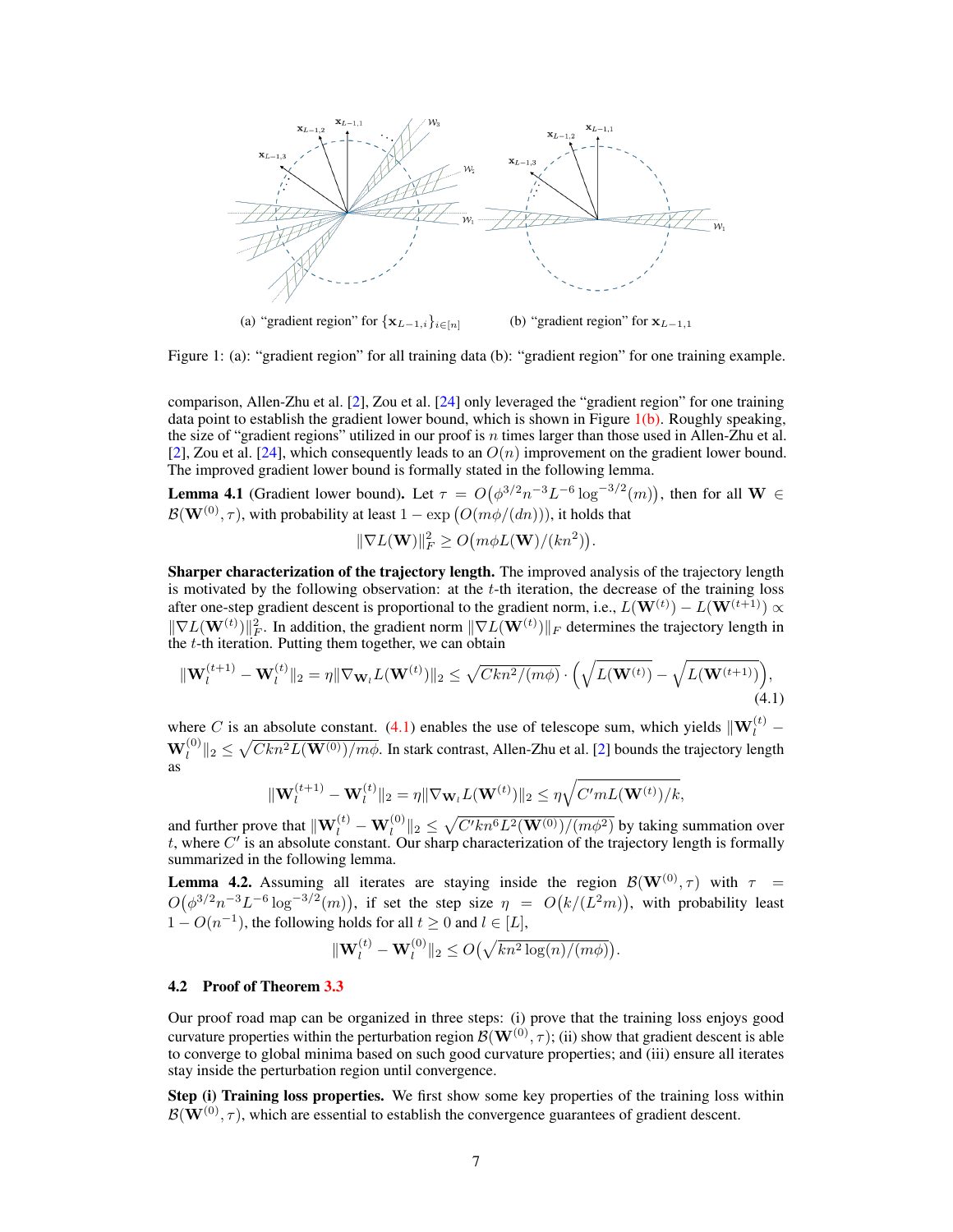**Lemma 4.3.** If  $m \ge O(L \log(nL))$ , with probability at least  $1 - O(n^{-1})$  it holds that  $L(\mathbf{W}^{(0)}) \le$  $O(1)$ .

Lemma 4.3 suggests that the training loss  $L(W)$  at the initial point does not depend on the number of hidden nodes per layer, i.e., m.

Moreover, the training loss  $L(\mathbf{W})$  is nonsmooth due to the non-differentiable ReLU activation function. Generally speaking, smoothness is essential to achieve linear rate of convergence for gradient-based algorithms. Fortunately, Allen-Zhu et al. [2] showed that the training loss satisfies locally semi-smoothness property, which is summarized in the following lemma.

Lemma 4.4 (Semi-smoothness [2]). Let

$$
\tau \in \left[ \Omega \left( k^{3/2} / (m^{3/2} L^{3/2} \log^{3/2} (m)) \right), O \left( 1 / (L^{4.5} \log^{3/2} (m)) \right) \right].
$$

Then for any two collections  $\widehat{W} = {\widehat{W}_l}_{l\in[L]}$  and  $\widetilde{W} = {\widetilde{W}_l}_{l\in[L]}$  satisfying  $\widehat{W}, \widetilde{W} \in$  $\mathcal{B}(\mathbf{W}^{(0)},\tau)$ , with probability at least  $1 - \exp(-\Omega(-m\tau^{3/2}L))$ , there exist two constants  $C'$  and  $C''$ such that

$$
L(\widetilde{\mathbf{W}}) \leq L(\widehat{\mathbf{W}}) + \langle \nabla L(\widehat{\mathbf{W}}), \widetilde{\mathbf{W}} - \widehat{\mathbf{W}} \rangle + C' \sqrt{L(\widehat{\mathbf{W}})} \cdot \frac{\tau^{1/3} L^2 \sqrt{m \log(m)}}{\sqrt{k}} \cdot \|\widetilde{\mathbf{W}} - \widehat{\mathbf{W}}\|_2 + \frac{C'' L^2 m}{k} \|\widetilde{\mathbf{W}} - \widehat{\mathbf{W}}\|_2^2.
$$
 (4.2)

Lemma 4.4 is a rescaled version of Theorem 4 in Allen-Zhu et al. [2], since the training loss  $L(\mathbf{W})$ in (2.1) is divided by the training sample size n, as opposed to the training loss in Allen-Zhu et al. [2]. This lemma suggests that if the perturbation region is small, i.e.,  $\tau \ll 1$ , the non-smooth term (third term on the R.H.S. of (4.2)) is small and dominated by the gradient term (the second term on the the R.H.S. of (4.2)). Therefore, the training loss behaves like a smooth function in the perturbation region and the linear rate of convergence can be proved.

Step (ii) Convergence rate of GD. Now we are going to establish the convergence rate for gradient descent under the assumption that all iterates stay inside the region  $\mathcal{B}(\mathbf{W}^{(0)}, \tau)$ , where  $\tau$  will be specified later.

**Lemma 4.5.** Assume all iterates stay inside the region  $\mathcal{B}(\mathbf{W}^{(0)}, \tau)$ , where  $\tau =$  $O(\phi^{3/2}n^{-3}L^{-6}\log^{-3/2}(m))$ . Then under Assumptions 3.1 and 3.2, if set the step size  $\eta$  =  $O(k/(L^2m))$ , with probability least  $1 - \exp(-\frac{O(m\tau^{3/2}L)}{L})$ , it holds that

$$
L(\mathbf{W}^{(t)}) \leq \left(1 - O\left(\frac{m\phi\eta}{kn^2}\right)\right)^t L(\mathbf{W}^{(0)}).
$$

Lemma 4.5 suggests that gradient descent is able to decrease the training loss to zero at a linear rate.

Step (iii) Verifying all iterates of GD stay inside the perturbation region. Then we are going to ensure that all iterates of GD are staying inside the required region  $\mathcal{B}(\mathbf{W}^{(0)}, \tau)$ . Note that we have proved the distance  $\|\mathbf{W}^{(t)}_l - \mathbf{W}^{(0)}_l\|_2$  in Lemma 4.2. Therefore, it suffices to verify that such distance is smaller than the preset value  $\tau$ . Thus, we can complete the proof of Theorem 3.3 by verifying the conditions based on our choice of m. Note that we have set the required number of m in (3.1), plugging (3.1) into the result of Lemma 4.2, we have with probability at least  $1 - O(n^{-1})$ , the following holds for all  $t \leq T$  and  $l \in [L]$ 

$$
\|\mathbf{W}_{l}^{(t)} - \mathbf{W}_{l}^{(0)}\|_{2} \le O\big(\phi^{3/2} n^{-3} L^{-6} \log^{-3/2}(m)\big),
$$

which is exactly in the same order of  $\tau$  in Lemma 4.5. Therefore, our choice of m guarantees that all iterates are inside the required perturbation region. In addition, by Lemma 4.5, in order to achieve  $\epsilon$ accuracy, we require

$$
T\eta = O\left(kn^2\log\left(1/\epsilon\right)m^{-1}\phi^{-1}\right). \tag{4.3}
$$

Then substituting our choice of step size  $\eta = O(k/(L^2m))$  into (4.3) and applying Lemma 4.3, we can get the desired result for T.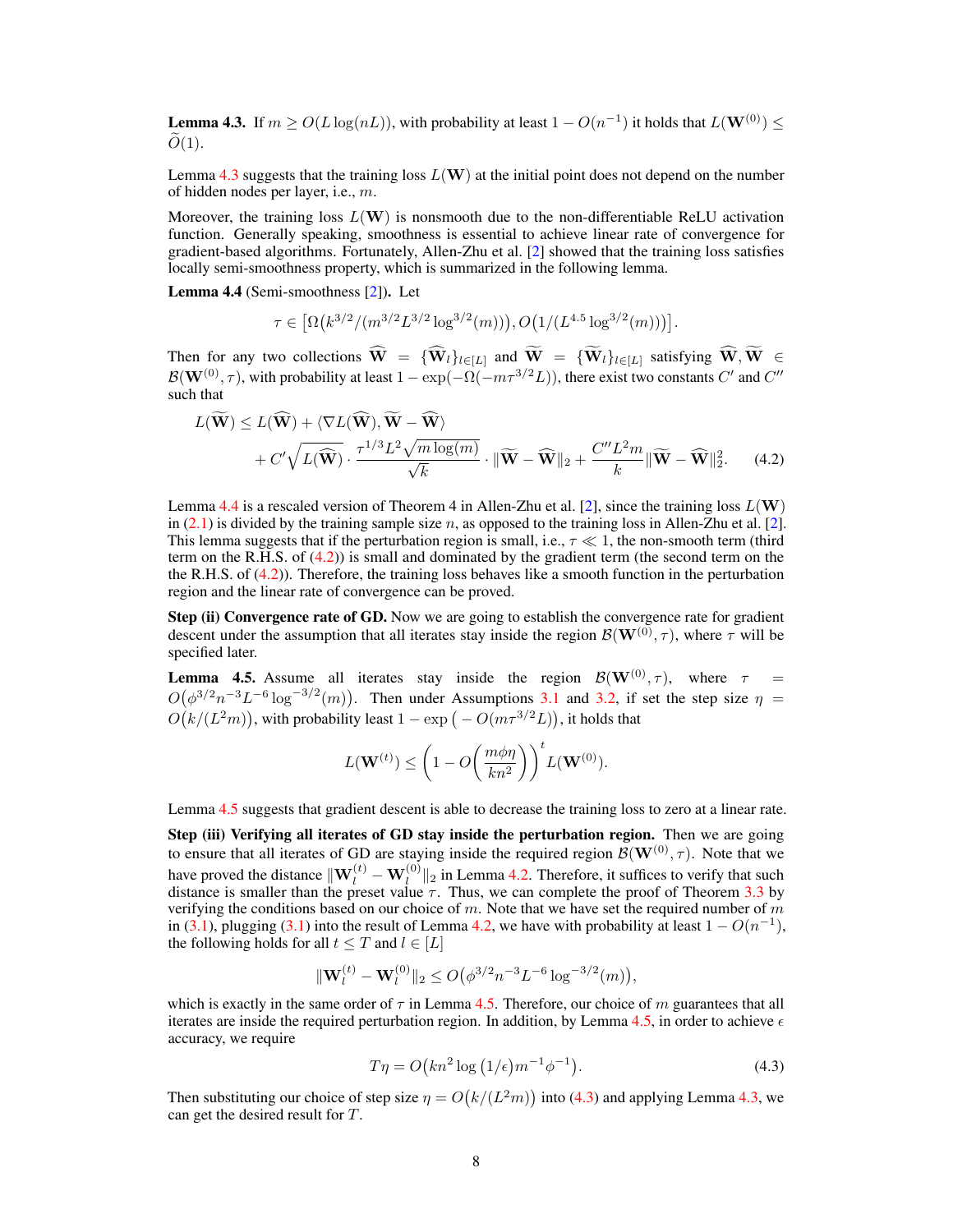#### 4.3 Optimizing both top and hidden layers

Here we would like to briefly discuss the extension to the case where the top layer is also optimized. The proof sketch is as follows: similar to our current proof, we can also define a small perturbation region around the initialization, but the new definition involves a constraint on the top layer weights. Specifically, such new perturbation region can be defined as follows,

$$
\mathcal{B}(\mathbf{W}^{(0)},\tau) = \{\mathbf{W}: \|\mathbf{W}_l - \mathbf{W}_l^{(0)}\|_2 \leq \tau \text{ for all } l \in [L], \ \|\mathbf{V} - \mathbf{V}^{(0)}\|_2 \leq \tau'\}.
$$

Then, it can be proved that the neural network also enjoys good properties inside such region. Similar to the proof in this paper, based on these good properties, we can prove that until convergence the neural network weights, including the top layer weights, would not escape from such region. Note that optimizing more parameter can lead to larger gradient, thus we can prove a larger gradient lower bound during the training process which can potential speed up the convergence of optimization algorithm (e.g., GD, SGD).

# 5 Conclusions and future work

In this paper, we studied the global convergence of (stochastic) gradient descent for training overparameterized ReLU networks, and improved the state-of-the-art results. Our proof technique can be also applied to prove similar results for other loss functions such as cross-entropy loss and other neural network architectures such as convolutional neural networks (CNN) [2, 11] and ResNet [2, 11, 21]. One important future work is to investigate whether the over-parameterization condition and the convergence rate can be further improved. It is promising that if we can further improve the characterization of "gradient region", as it may provide a tighter gradient lower bound and consequently sharpen the over-parameterization condition. Another interesting future direction is to explore the use of our proof technique to improve the generalization analysis of overparameterized neural networks trained by gradient-based algorithms [1, 6, 4].

## Acknowledgement

We thank the anonymous reviewers and area chair for their helpful comments. We also thank Jinshan Zeng for his helpful comment on the proof in the earlier version of our work. This research was sponsored in part by the National Science Foundation CAREER Award IIS-1906169, BIGDATA IIS-1855099, and Salesforce Deep Learning Research Award. The views and conclusions contained in this paper are those of the authors and should not be interpreted as representing any funding agencies.

## References

- [1] ALLEN-ZHU, Z., LI, Y. and LIANG, Y. (2018). Learning and generalization in overparameterized neural networks, going beyond two layers. *arXiv preprint arXiv:1811.04918* .
- [2] ALLEN-ZHU, Z., LI, Y. and SONG, Z. (2018). A convergence theory for deep learning via over-parameterization. *arXiv preprint arXiv:1811.03962* .
- [3] ALLEN-ZHU, Z., LI, Y. and SONG, Z. (2018). On the convergence rate of training recurrent neural networks. *arXiv preprint arXiv:1810.12065* .
- [4] ARORA, S., DU, S. S., HU, W., LI, Z. and WANG, R. (2019). Fine-grained analysis of optimization and generalization for overparameterized two-layer neural networks. *arXiv preprint arXiv:1901.08584* .
- [5] BRUTZKUS, A. and GLOBERSON, A. (2017). Globally optimal gradient descent for a convnet with gaussian inputs. In *Proceedings of the 34th International Conference on Machine Learning-Volume 70*. JMLR. org.
- [6] CAO, Y. and GU, Q. (2019). A generalization theory of gradient descent for learning overparameterized deep relu networks. *arXiv preprint arXiv:1902.01384* .